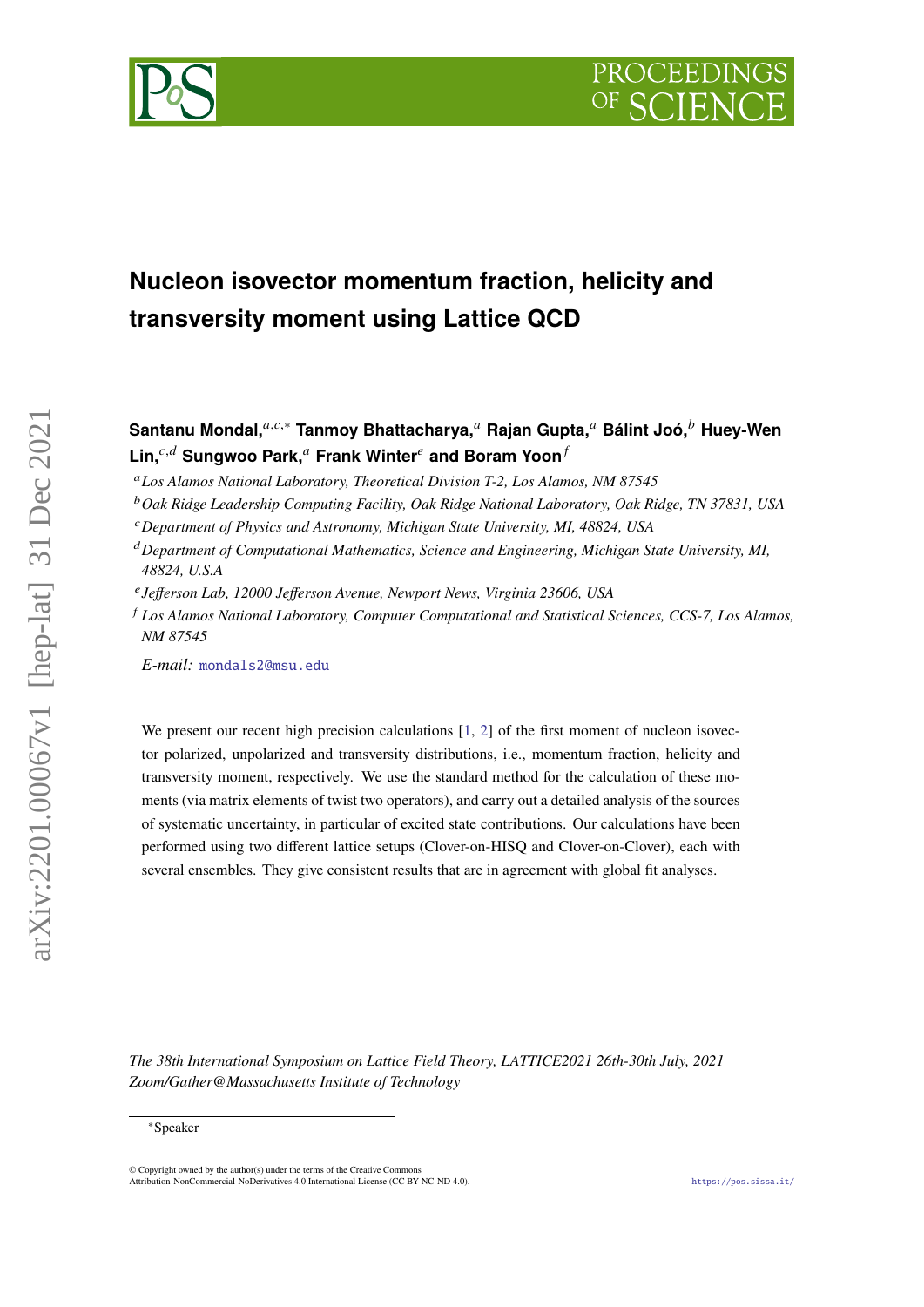<span id="page-1-0"></span>

| Ensemble | a          | $M_{\pi}$  | $L^3 \times T$              | $M_{\pi}L$ | $\tau/a$             | $N_{conf}$ |
|----------|------------|------------|-----------------------------|------------|----------------------|------------|
| ID       | (fm)       | (MeV)      |                             |            |                      |            |
| a15m310  | 0.1510(20) | 320.6(4.3) | $16^3 \times 48$            | 3.93       | $\{5, 6, 7, 8, 9\}$  | 1917       |
| a12m310  | 0.1207(11) | 310.2(2.8) | $\overline{24^3 \times 64}$ | 4.55       | $\{8, 10, 12, 14\}$  | 1013       |
| a12m220  | 0.1184(09) | 227.9(1.9) | $32^3 \times 64$            | 4.38       | $\{8, 10, 12, 14\}$  | 1156       |
| a12m220L | 0.1189(09) | 227.6(1.7) | $40^3 \times 64$            | 5.49       | $\{8, 10, 12, 14\}$  | 1000       |
| a09m310  | 0.0888(08) | 313.0(2.8) | $\overline{32^3} \times 96$ | 4.51       | $\{10, 12, 14, 16\}$ | 2263       |
| a09m220  | 0.0872(07) | 225.9(1.8) | $48^3 \times 96$            | 4.79       | $\{10, 12, 14, 16\}$ | 960        |
| a09m130  | 0.0871(06) | 138.1(1.0) | $64^3 \times 96$            | 3.90       | $\{10, 12, 14, 16\}$ | 1041       |
| a06m310W | 0.0582(04) | 319.6(2.2) | $48^{3} \times 144$         | 4.52       | ${18, 20, 22, 24}$   | 500        |
| a06m135  | 0.0570(01) | 135.6(1.4) | $96^3 \times 192$           | 3.7        | $\{16, 18, 20, 22\}$ | 751        |

**Table 1:** Lattice parameters of the  $2 + 1 + 1$ -flavor HISQ ensembles generated by the MILC collaboration [\[3\]](#page-8-2) and analyzed in this study. We give the lattice spacing a, pion mass  $M_{\pi}$ , lattice size  $L^3 \times T$ , the values of source-sink separation  $\tau$  simulated, and the number of configurations analyzed.

# **1. Introduction**

In the realm of OCD, among the key quantities to quantitatively characterize the rich and complex structure of hadrons are a number of universal, non-perturbative distribution functions. These are, parton distribution functions (PDFs), transverse momentum dependent PDFs (TMDs), generalized parton distributions (GPDs) and distribution amplitudes (DAs). For many years, there have been steady efforts to obtain these distributions both from experiments and theory. On the theoretical side, information on the moments of the distribution functions can be obtained via first principle Lattice QCD calculations. Subsequent to the proposal by Ji in 2013 [\[4\]](#page-8-3), there have also been significant progress towards accessing the distributions themselves on the lattice [\[5\]](#page-8-4).

The distributions are not measured directly in experiments, and phenomenological analyses including different theoretical inputs are needed to extract them from experimental data. In cases where both lattice results and phenomenological analyses of experimental data (global fits) exist, one can compare them to validate the control over systematics in the lattice calculations, and on the other hand provide a check on the phenomenological process used to extract these observables from experimental data [\[6,](#page-8-5) [7\]](#page-8-6). In other cases, lattice results are predictions.

Even for the best studied quantity on the lattice, the isovector momentum fraction  $\langle x \rangle_{u-d}$ , the data had large statistical and systematic uncertainties prior to 2018 [\[6\]](#page-8-5). Here we present highprecision lattice calculations for the isovector momentum fraction, helicity moment  $\langle x \rangle_{\Delta u-\Delta d}$  and transversity moment  $\langle x \rangle_{\delta u-\delta d}$  using two different lattice setups and controlling the sources of systematic uncertainties. Our study shows, that the lattice data for these three moments are now of quality comparable to that for nucleon charges (zeroth moments).

#### **2. Lattice set up**

We present our calculations of the three moments using two different lattice setups: (i) the Clover-on-HISQ calculation (PNDME 20) published in [\[1\]](#page-8-0) was performed using nine HISQ ensembles generated by the MILC collaboration [\[3\]](#page-8-2), whose parameters are summarized in Table [1.](#page-1-0) They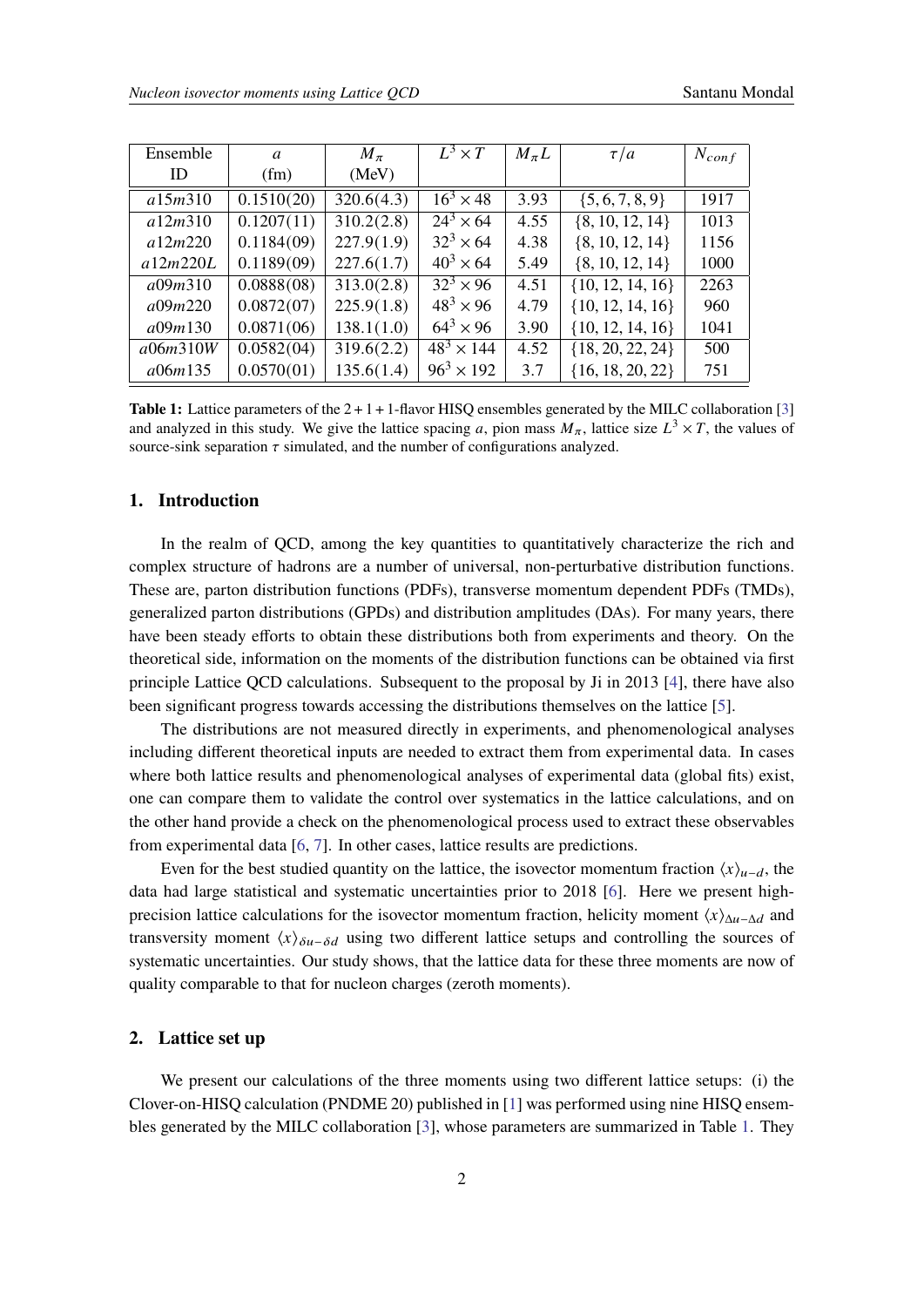<span id="page-2-0"></span>

| Ensemble  | a         | $M_{\pi}$ | $L^3 \times T$    | $M_{\pi}L$ | $\tau/a$                 | $N_{conf}$ |
|-----------|-----------|-----------|-------------------|------------|--------------------------|------------|
| ID        | (fm)      | (MeV)     |                   |            |                          |            |
| a127m285  | 0.127(2)  | 285(3)    | $32^3 \times 96$  | 5.85       | $\{8, 10, 12, 14\}$      | 2001       |
| a094m270  | 0.094(1)  | 270(3)    | $32^3 \times 64$  | 4.11       | $\{10, 12, 14, 16, 18\}$ | 1464       |
| a094m270L | 0.094(1)  | 269(3)    | $48^3 \times 128$ | 6.16       | $\{10, 12, 14, 16\}$     | 4501       |
| a091m170  | 0.091(1)  | 169(2)    | $48^3 \times 96$  | 3.74       | $\{8, 10, 12, 14, 16\}$  | 4015       |
| a091m170L | 0.091(1)  | 169(2)    | $64^3 \times 128$ | 5.08       | $\{8, 10, 12, 14, 16\}$  | 1533       |
| a073m270  | 0.0728(8) | 272(3)    | $48^3 \times 128$ | 4.8        | $\{11, 13, 15, 17, 19\}$ | 4477       |
| a071m170  | 0.0707(8) | 167(2)    | $72^3 \times 192$ | 4.26       | $\{15, 17, 19, 21\}$     | 2100       |
| a071m130  | 0.0707(8) | 127(1)    | $96^3 \times 192$ | 4.36       | $\{13, 15, 17, 19, 21\}$ | 440        |
| a056m280  | 0.056(1)  | 280(5)    | $64^3 \times 192$ | 5.09       | $\{18, 21, 24, 27, 30\}$ | 1723       |

**Table 2:** Lattice parameters of the 2 + 1-flavor clover ensembles generated by the JLab/W&M/LANL/MIT collaboration and analyzed in this study. We give the lattice spacing a, pion mass  $M_{\pi}$ , lattice size  $L^3 \times T$ , the values of source-sink separation  $\tau$  simulated, and the number of configurations analyzed.

cover a range of lattice spacings (0.057  $\le a \le 0.15$ ) fm, pion masses (135  $\le M_\pi \le 310$ ) MeV and lattice sizes (3.7  $\leq M_{\pi}L \leq$  5.5). For more details of the lattice methodology, the strategies for the calculations and the analyses see [\[1\]](#page-8-0) and references therein.

(ii) The Clover-on-Clover calculation, published in [\[2\]](#page-8-1) (NME 20), used seven Clover ensembles generated by the JLab/W&M/LANL/MIT collaboration [\[8\]](#page-8-7). Here (NME 21) we include two new ensembles, one at physical  $M_{\pi}$  and the other at smaller lattice spacing  $a = 0.056$  fm which gives us better control over chiral and continuum extrapolations, respectively. Note that the data for the two new ensembles are preliminary and  $a071m130$  is statistics limited. The parameters of these Clover ensembles are summarized in Table [2.](#page-2-0) They also cover a range of lattice spacings (0.056  $\le a \le$ 0.127) fm, pion masses (127  $\leq M_{\pi} \leq$  285) MeV and lattice sizes (3.74  $\leq M_{\pi}L \leq$  5.85).

We construct the correlation functions needed to calculate the matrix elements using Wilsonclover fermions for both lattice setups. The Clover-on-HISQ formulation is non-unitary and can suffer from the problem of exceptional configurations at small, but a priori unknown, quark masses. However, we have not found evidence for such exceptional configurations on any of the nine ensembles analyzed in this work.

## **3. Lattice correlators and moments**

The light quark operators ( $q \in \{u, d\}$ ) used to calculate the moments are:

$$
\langle x \rangle_{u-d} \quad : \quad O_{V^3}^{44} = \overline{q}(\gamma^4 \overleftrightarrow{D}^4 - \frac{1}{3}\gamma \cdot \overleftrightarrow{D})\tau^3 q \tag{1}
$$

$$
\langle x \rangle_{\Delta u - \Delta d} \quad : \quad O_{A^3}^{34} = \overline{q} \gamma^{\{3\}} \overline{D}^{4\}} \gamma^5 \tau^3 q \tag{2}
$$

$$
\langle x \rangle_{\delta u - \delta d} \quad : \quad O_{T^3}^{124} = \overline{q} \sigma^{[1\{2\}\overleftrightarrow{D}^4]} \tau^3 q \,. \tag{3}
$$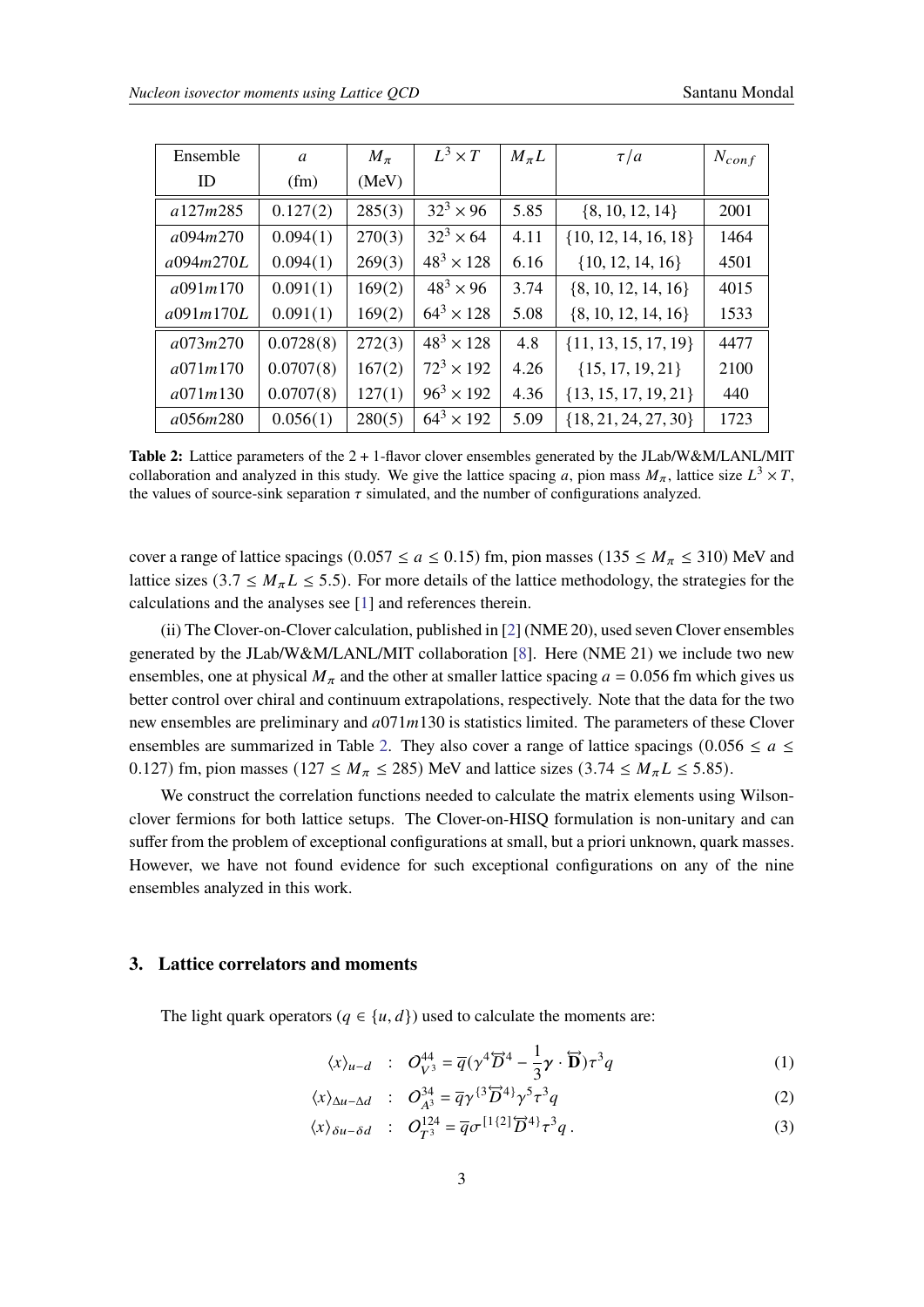From their matrix elements within the ground state of the nucleon, the moments are given by:

$$
\langle 0|O_{V^3}^{44}|0\rangle = -M_N \langle x \rangle_{u-d}, \qquad (4)
$$

$$
\langle 0|O_{A^3}^{34}|0\rangle = -\frac{iM_N}{2}\langle x\rangle_{\Delta u - \Delta d},\qquad(5)
$$

$$
\langle 0|O_{T^3}^{124}|0\rangle = -\frac{iM_N}{2}\langle x\rangle_{\delta u - \delta d},\qquad (6)
$$

where  $M_N$  is the nucleon mass. The nucleon interpolating operator N used is

$$
\mathcal{N} = \epsilon^{abc} \left[ q_1^{aT}(x) C \gamma^5 \frac{(1 \pm \gamma_4)}{2} q_2^b(x) \right] q_1^c(x) , \qquad (7)
$$

where  $\{a, b, c\}$  are color indices,  $q_1, q_2 \in \{u, d\}$  and  $C = \gamma_0 \gamma_2$  is the charge conjugation matrix. The nonrelativistic projection  $(1 \pm \gamma_4)/2$  is inserted to improve the signal, with the plus and minus signs applied to the forward and backward propagation in Euclidean time, respectively. At zero momentum, this operator couples only to the spin  $\frac{1}{2}$  states. The zero momentum two-point and three-point nucleon correlation functions are defined as

$$
C_{\alpha\beta}^{2pt}(\tau) = \sum_{x} \langle 0 | N_{\alpha}(\tau, x) \overline{N}_{\beta}(0, 0) | 0 \rangle \tag{8}
$$

$$
C_{O,\alpha\beta}^{3pt}(\tau,t) = \sum_{x',x} \langle 0|N_{\alpha}(\tau,x)O(t,x')\overline{N}_{\beta}(0,0)|0\rangle
$$
\n(9)

where  $\alpha$ ,  $\beta$  are spin indices. The source is placed at time slice 0, the sink is at  $\tau$  and the onederivative operators inserted at time slice  $t$ . Data have been accumulated for the values of  $\tau$  specified in Tables [1](#page-1-0) and [2,](#page-2-0) and, in each case, for all intermediate times  $0 \le t \le \tau$ .

# **4. Controlling the excited state contamination**

A major challenge to precision results is removing the contribution of excited states in the three-point functions. These occur because the lattice nucleon interpolating operator, couples to the nucleon, all its excitations and to multi particle states with the same quantum numbers. The strategy to remove these artifacts are described in Refs. [\[1,](#page-8-0) [2\]](#page-8-1): reduce ESC by using smeared sources in the generation of quark propagators and then fit the data at multiple source-sink separations  $\tau$  using the spectral decomposition of the correlation functions keeping as many excited states as possible without over-parameterizing the fits. The spectral decomposition of the zero-momentum two-point function,  $C_{2pt}$ , truncated at four states, is given by

<span id="page-3-0"></span>
$$
C_{2\text{pt}}(\tau) = \sum_{i=0}^{3} |\mathcal{A}_i|^2 e^{-M_i \tau} . \tag{10}
$$

We fit the data over the largest time range,  $\{\tau_{min} - \tau_{max}\}\$ , allowed by statistics, i.e., by the stability of the covariance matrix, to extract the masses  $M_i$  and the amplitudes  $\mathcal{A}_i$  for the creation/annihilation of the four states by the interpolating operator. We perform two types of four-state fits. In the fit denoted {4}, we use the empirical Bayesian technique described in the Ref. [\[9\]](#page-8-8) to stabilize the three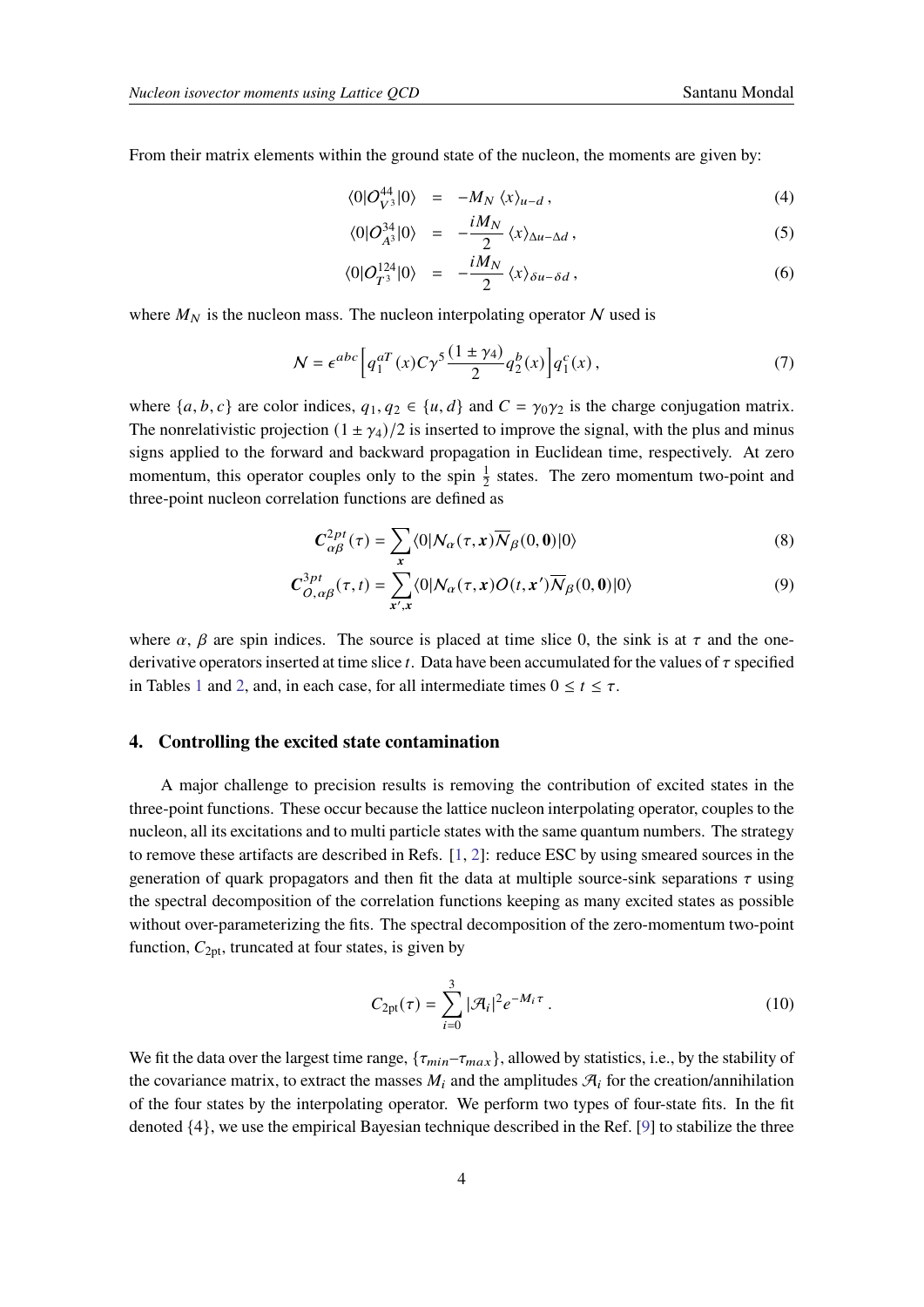excited-state parameters. In the second fit, denoted  $\{4^{N\pi}\}\$ , we use a normally distributed prior for  $M_1$ , centered at the lower of the non-interacting energy of  $N(-1)\pi(1)$  or the  $N(0)\pi(0)\pi(0)$  state, and with a width of 0.04–0.05 in lattice units.

In the fits to the two-point functions, the  $\{4\}$  and  $\{4^{N\pi}\}$  strategies cannot be distinguished on the basis of the  $\chi^2$ /dof. In fact, the full range of  $M_1$  values between the two estimates, from  $\{4\}$  and  $\{4^{N\pi}\}\$ , are viable on the basis of  $\chi^2$ /dof alone. The same is true of the values for  $M_2$ , indicating a large flat region in parameter space. Because of this large region of possible values for the excited-state masses,  $M_i$ , we carry out the full analysis with three strategies that use different estimates of  $M_1$  and investigate the sensitivity of the results on them.

The analysis of the three-point functions,  $C_Q^{3pt}$  $O<sup>3pt</sup>$ , is performed retaining up to three states  $|i\rangle$  in the spectral decomposition:

<span id="page-4-0"></span>
$$
C_O^{\text{3pt}}(\tau;t) = \sum_{i,j=0}^2 |\mathcal{A}_i||\mathcal{A}_j|\langle i|O|j\rangle e^{-M_i t - M_j(\tau - t)}.
$$
\n(11)

To remove the ESC and extract the desired ground-state matrix element,  $\langle 0|O|0\rangle$ , we make a simultaneous fit in t and  $\tau$ . In choosing the set of points,  $\{t, \tau\}$ , to include in the final fit, we attempt to balance statistical and systematic errors. First, we neglect  $t_{skip}$  points next to the source and sink in the fits as these have the largest ESC. Next, noting that the data at smaller  $\tau$  have exponentially smaller errors but larger ESC, we pick the largest three values of  $\tau$  for all seven ensembles. Since errors in the data grow with  $\tau$ , we partially compensate for the larger weight given to smaller  $\tau$  data by choosing  $t_{skip}$  to be the same for all  $\tau$ , i.e., by including increasingly more  $t$  points with larger  $\tau$ , the weight of the larger  $\tau$  data points is increased. Most of our analysis uses a 3<sup>\*</sup>-fit, which is a three-state fit with the term containing  $\langle 2|O|2 \rangle$  set to zero, as it is undetermined and its inclusion results in an overparameterization based on the Akaike information criteria [\[10\]](#page-8-9).

To investigate the sensitivity of  $\langle 0|O|0\rangle$  to possible values of  $M_i$  we carry out the full analysis with three strategies using the mnemonic  $\{m, n\}$  to denote an *m*-state fit to the two-point function and an  $n$ -state fit to the three-point function. Figure [1](#page-5-0) shows an example of difference in estimates from the three fit strategies for  $\langle x \rangle_{u-d}$  from  $a073m270$ .

- $\{4, 3^*\}$ : The spectrum is taken from a  $\{4\}$  state fit to the two-point function using Eq. [\(10\)](#page-3-0) and then a  $\{3^*\}$  fit is made to the three-point function using Eq. [\(11\)](#page-4-0). Both fits are made within a single jackknife loop. This is the standard strategy, which assumes that the same set of states are dominant in the two- and three-point functions.
- $\{4^{N\pi}, 3^*\}$ : The excited state spectrum is taken from a four-state fit to the two-point function but with a narrow prior for the first excited state mass taken to be the energy of a noninteracting  $N(p = 1)\pi(p = -1)$  state (or  $N(0)\pi(0)\pi(0)$ ) that has roughly the same energy). This spectrum is then used in a  $\{3^*\}$  fit to the three-point function. This variant of the  $\{4, 3^*\}$ strategy assumes that the lowest of the theoretically allowed tower of  $N\pi$  (or  $N\pi\pi$ ) states contributes.
- $\{4, 2^{\text{free}}\}$ : The only parameters taken from the  $\{4\}$  state fit are the ground state amplitude  $\mathcal{A}_0$ and mass  $M_0$ , whose determination is robust. In the two-state fit to the three-point function,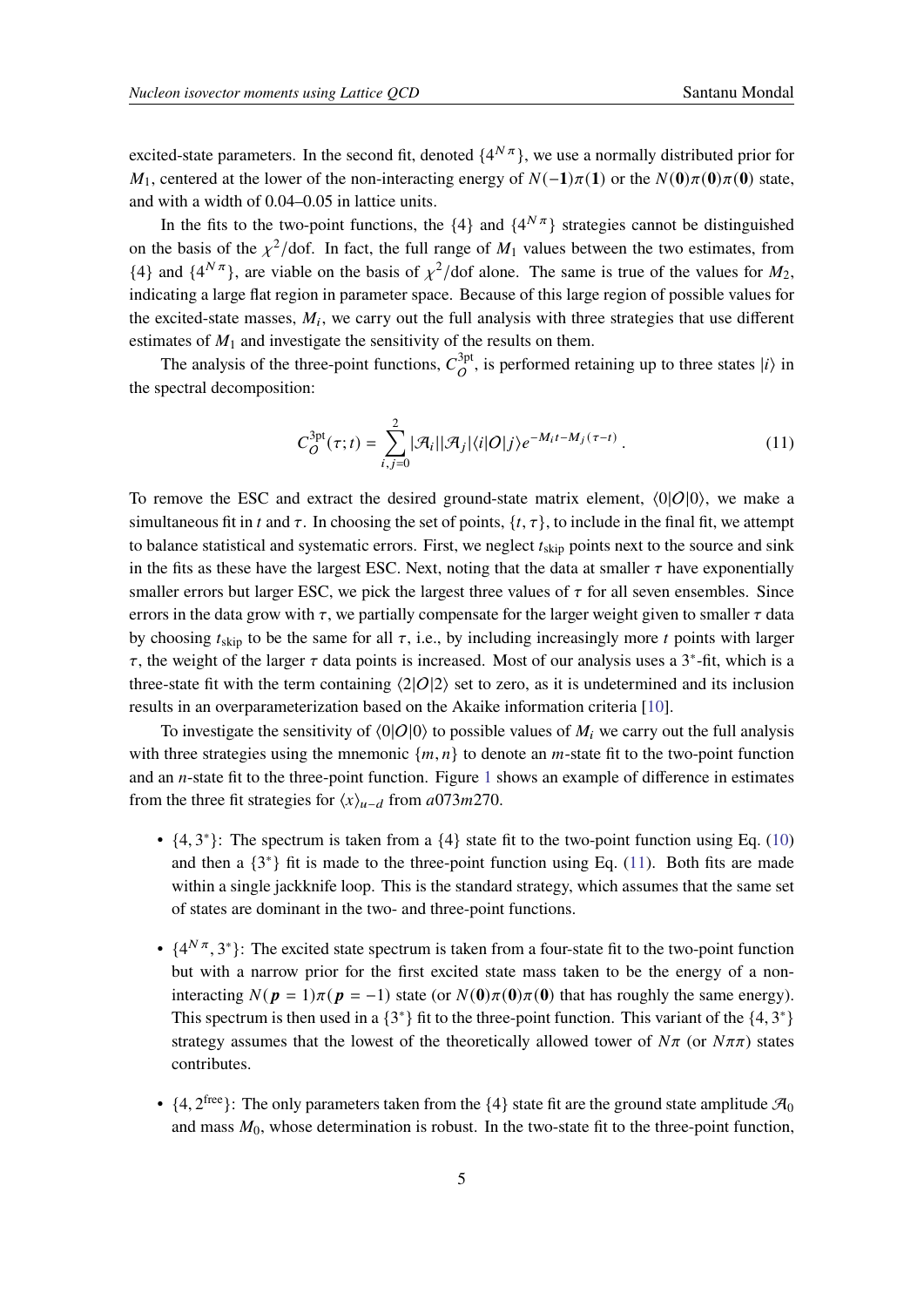the mass of the first excited state,  $M_1$ , is left as a free parameter, ie, the most important determinant of ESC,  $M_1$ , is obtained from the fit to the three-point function. The relative limitation of the  $\{4, 2^{\text{free}}\}$  strategy is that, with the current data, we can only make two-state fits to the three-point functions, i.e., include only one excited state.

<span id="page-5-0"></span>

**Figure 1:** Data of the ratio  $\frac{C_O^{3pt}(\tau,t)}{C_O^{2pt}(\tau)}$  $\frac{a}{C^2p^t(\tau)}$  scaled with the kinematic factors to give  $\langle x \rangle_{u-d}$  for the ensemble  $a073m270$ . The three panels show fits to the data with the largest three values of  $\tau$  using three strategies:  $\{4,3^*\}$  (left panel),  $\{4^{\tilde{N}\pi},3^*\}$  (middle panel) and  $\{4,2^{\text{free}}\}$  (right panel). The fits are performed using data for the largest three values of  $\tau$ . For each  $\tau$ , the line in the same color as the data points is the result of the fit used to obtain the ground state matrix element. The blue band in each plot indicate the value of the moment obtained via the ground state matrix element from the fit.

#### **5. Chiral, continuum and finite volume (CCFV) extrapolations**

To obtain the final, physical results at  $M_{\pi} = 135$  MeV,  $M_{\pi}L \rightarrow \infty$  and  $a = 0$ , we make a simultaneous CCFV fit of data renormalized in the  $\overline{M}S$  scheme at  $\mu = 2$  GeV keeping only the leading correction term in each variable:

<span id="page-5-1"></span>
$$
\langle x \rangle (M_{\pi}; a; L) = c_1 + c_2 a + c_3 M_{\pi}^2 + c_4 \frac{M_{\pi}^2 e^{-M_{\pi}L}}{\sqrt{M_{\pi}L}}.
$$
 (12)

<span id="page-5-2"></span>Note that, in both lattice setups the discretization errors start with a term linear in  $a$ . The results of the CCFV fits in case of PNDME 20 show that the finite volume correction term,  $c_4$ , is not



**Figure 2:** Clover-on-HISQ data for  $\langle x \rangle_{u-d}$  obtained via the fit strategy  $\{4, 3^*\}$ , renormalized in the  $\overline{MS}$ scheme at  $\mu = 2$  GeV, for all nine ensembles (PNDME 20). The blue band shows the CC fit result. In the left panel the fit is evaluated at  $M_{\pi} = 135$  MeV and plotted versus a, while in the right panel it shows the result versus  $M_{\pi}^2$  evaluated at  $a = 0$ .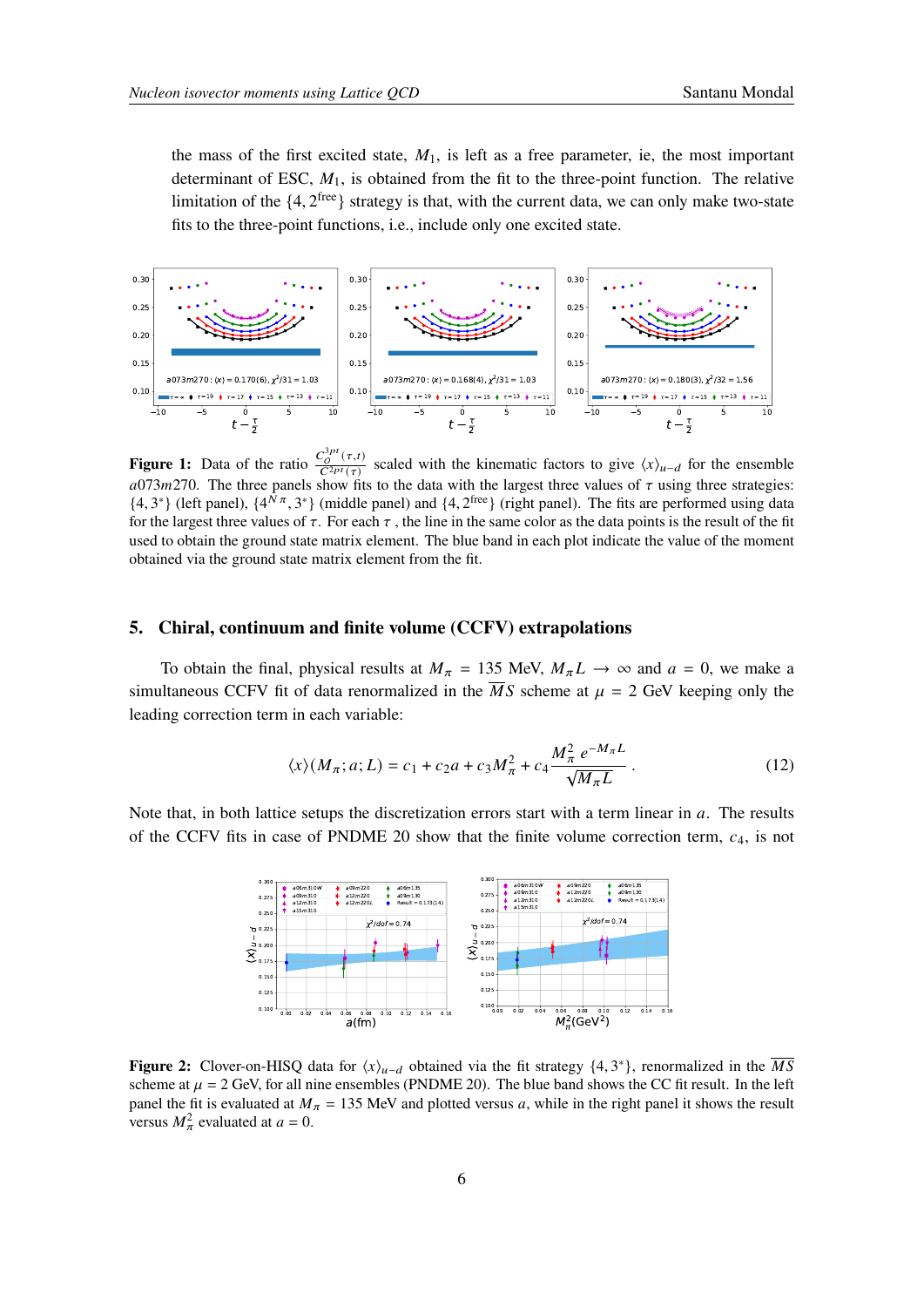<span id="page-6-0"></span>

**Figure 3:** Clover-on-Clover data for  $\langle x \rangle_{u-d}$  obtained via the fit strategy  $\{4, 3^*\}$ , renormalized in the  $\overline{M}S$ scheme at  $\mu = 2$  GeV, for seven ensembles ensembles (first row, NME 20) and for nine ensembles (second row, NME 21). The pink band shows the CCFV fit result. (Left) result evaluated at  $M_{\pi} = 135$  MeV and  $M_{\pi}L = \infty$  and plotted versus a. (Middle) result plotted versus  $M_{\pi}^2$  and evaluated at  $a = 0$  and  $M_{\pi}L = \infty$ . (Right) result plotted versus  $M_{\pi}L$  and evaluated at  $a = 0$  and  $M_{\pi} = 135$  MeV

constrained. Therefore, for PNDME 20, we use CC fits (i.e., with  $c_4 = 0$  in Eq. [12\)](#page-5-1) to obtain the final results. As an example, in Fig. [2](#page-5-2) we present the PNDME 20 CC fit to  $\langle x \rangle_{\mu-d}$  obtained via  ${4, 3^*}$  fit strategy.

The NME 20 and 21 data are sensitive to the finite volume corrections. Therefore, we use CCFV fits to obtain the final results as shown in Fig. [3](#page-6-0) for  $\langle x \rangle_{u-d}$  obtained via  $\{4, 3^*\}$  fit strategy.

In both lattice formulations and for all three moments, we find only a small positive slope with respect to both the lattice spacing and  $M_{\pi}$ . The main difference between the PNDME 20 and the NME 20/NME 21 results is the ∼ 10% decrease due to the finite volume correction in the latter.

## <span id="page-6-1"></span>**6. Results, comparison with the world data and conclusions**

|                           | Moment PNDME 20                                                                                                           | <b>NME 20</b>                               | <b>NME 21</b> |
|---------------------------|---------------------------------------------------------------------------------------------------------------------------|---------------------------------------------|---------------|
| $\langle x \rangle_{u-d}$ |                                                                                                                           | $0.173(14)(07)$ 0.155(17)(20) 0.156(12)(20) |               |
|                           | $\left \langle x \rangle_{\Delta u - \Delta d}\right $ 0.213(15)(22) $\left 0.183(14)(20)\right 0.185(12)(20)$            |                                             |               |
|                           | $\left \langle x\rangle_{\delta u-\delta d}\right $ 0.208(19)(24) $\left $ 0.220(18)(20) $\right $ 0.209(15)(20) $\left $ |                                             |               |

**Table 3:** Final results for the moments.

In Table [3](#page-6-1) we compare PNDME 20, NME 20 and NME 21 results. We choose the results from CCFV/CC fits of the moments obtained via  $\{4, 3^*\}$  fit strategy of the correlators. The first number inside brackets is overall statistical error. We will also take half the spread in results between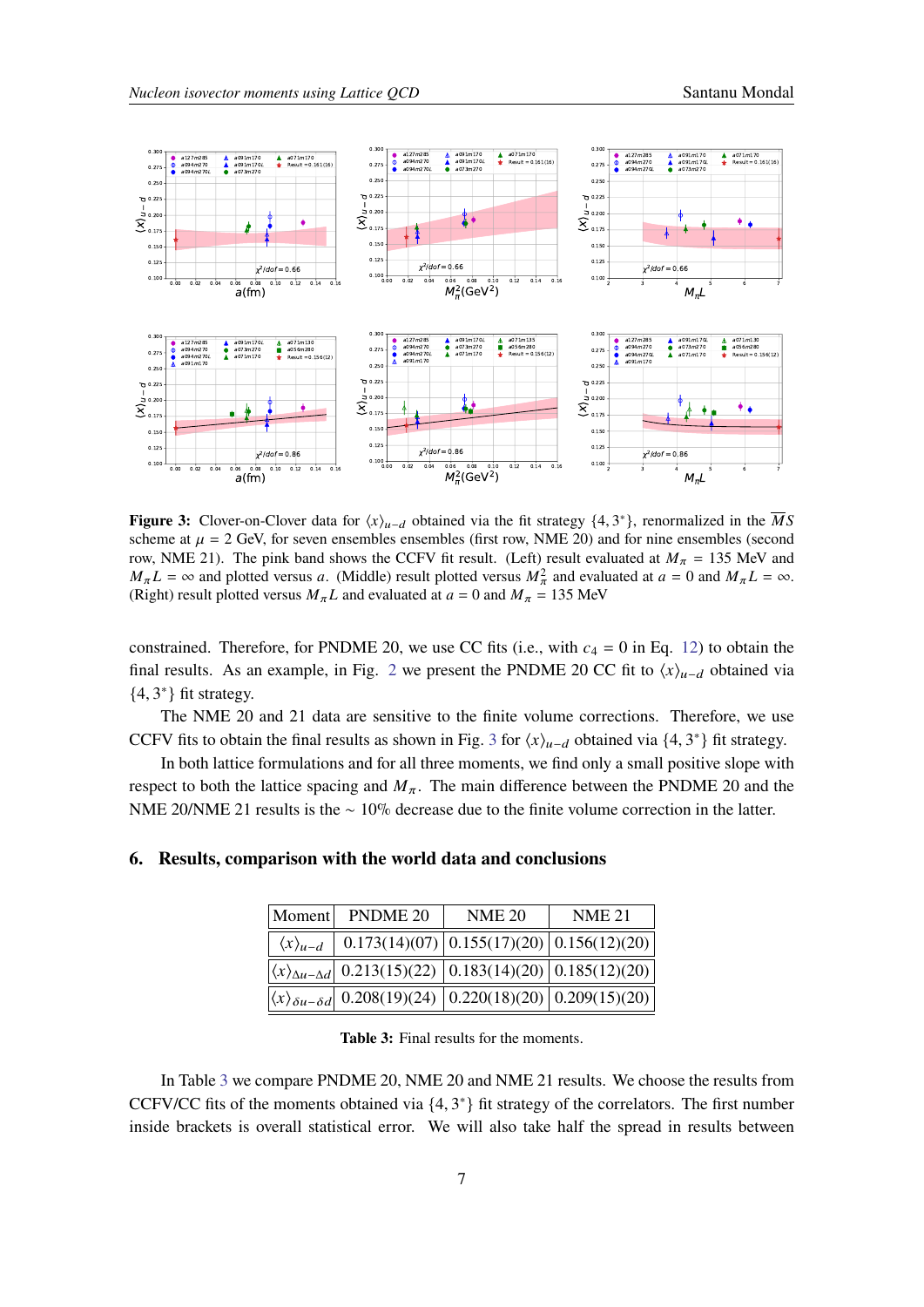<span id="page-7-0"></span>

**Figure 4:** A comparison of results from lattice QCD calculations with dynamical fermions and global fits (below the black line). The left panel compares results for the momentum fraction, the middle for the helicity moment, and the right for the transversity moment. Our NME 21 result (preliminary) is also shown as the blue band to facilitate comparison.

 $\{4^{N\pi},3^*\}$  and the  $\{4,2^{\text{free}}\}$  fit strategies as a second uncertainty (the second number inside the brackets) to account for possible unresolved bias from incomplete control over ESC.

Our NME results are consistent with the PNDME 20 results. This is a valuable check of the PNDME 20 calculation that uses the non-unitary clover-on-HISQ lattice formulation. For  $\langle x \rangle_{\mu-d}$ and  $\langle x \rangle_{\Delta u-\Delta d}$  the NME results are ≈ 1 $\sigma$  smaller than the PNDME. A large part of the difference is due to the finite-volume correction in the NME results. There is reduction of statistical errors for all three quantities on going from NME 20 to NME 21. This is due to adding data from two new ensembles  $a(071m130)$  and  $a(056m280)$  in NME 21 which gives larger ranges in both the lattice-spacing and the pion mass in the CCFV fits.

An updated comparison of our results with other lattice calculations and phenomenological global fit estimates is given in Fig. [4.](#page-7-0) They are in good agreement with other recent lattice results by ETMC [\[11,](#page-8-10) [12\]](#page-8-11), Mainz [\[13\]](#page-8-12) and  $\chi$ QCD [\[14\]](#page-8-13) collaborations. Our estimate for the momentum fraction is in good agreement with most global fit estimates but has much larger error. The three estimates for the helicity moment from global fits have a large spread, and our estimate is consistent with the smaller error estimates. Lattice estimates for the transversity moment are a prediction.

#### **7. Acknowledgements**

We thank the MILC Collaboration for sharing the HISQ ensembles. The calculations used the Chroma software suite [\[15\]](#page-8-14). We gratefully acknowledge computing resources provided by NERSC, OLCF at Oak Ridge, USQCD and LANL Institutional Computing. Support for this work was provided the U.S. DOE Office of Science, HEP and NP, the NSF, and by the LANL LDRD program. The work of SM and HL are partially supported by the US National Science Foundation under grant PHY 1653405 "CAREER: Constraining Parton Distribution Functions for New-Physics Searches" and by the Research Corporation for Science Advancement through the Cottrell Scholar Award.